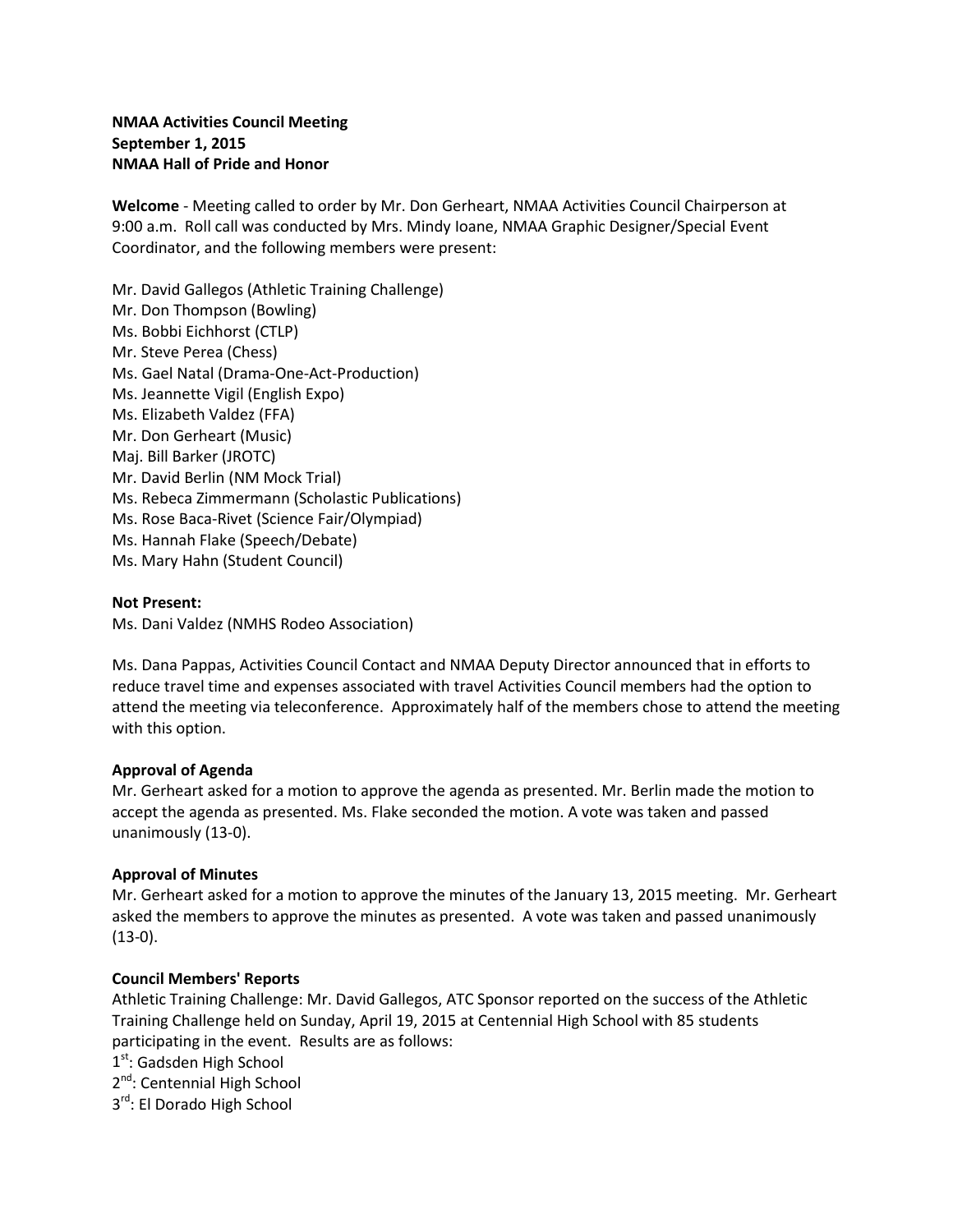The major focus for this year was to find a replacement for Mr. Gallegos as the event sponsor. Mr. Joe Mora from Gadsden High School has agreed to be the event sponsor and work with Mr. Gallegos this year organizing the event. Most likely the Challenge will be held in Albuquerque at St. Pius X High or Manzano High School. Next year's focus will be on creating a 501C3 account.

Bowling: Ms. Pappas read the NMHSBA Bowling report provided by Mr. Don Thompson, President. The bowling activity is in its  $11<sup>th</sup>$  year and continues to grow. This season consists of 10 regular season tournaments, a senior tournament and the state tournament. Practices begin on October 5<sup>th</sup> and the first competition is on November  $7<sup>th</sup>$ . The senior tournament will be held on February 6<sup>th</sup> and the state event will be on February 13<sup>th</sup>. There are four competition categories (Rookie, Novice, Intermediate and Advanced) during weekly events. The categories are based on a team average allowing students to learn and advance as their abilities do.

High school membership last year consisted of 22 high schools. Weekly events averaged 45 teams, compared to 42 over the previous few years. In terms of students, this is an approximate average of 230 to 270 student participants each week. The association has discussed with Deming, Hobbs and St. Michaels about participating this year. The state event for the second year will be a Request for Proposal and the location is to be determined.

The association distributed \$10,000 dollars in scholarship monies last year with a total of \$42,650 over the past five years. The scholarship funds are maintained by a national organization, Scholarship management and Accounting Reports for Tenpins (SMART), that is designed to help associations set up, manage and disburse youth bowling scholarship funds.

Everything needed to know about the activity including board structure, committees, documents of interest (bylaws, policy, coaches guidelines) links to our activities key organization (NMAA, USBC) and their documents (handbook, eligibility form, member school listing), bowling centers, tournament schedule and results, and coaches mechanism to maintain team rosters and register for tournaments can be found on our website, [www.nmhsba.org.](http://www.nmhsba.org/) Contact the President at [pres@nmhsba.org](mailto:pres@nmhsba.org) or at 505 453-8615, or email the Association manager at [assocmgr@nmhsba.org](mailto:assocmgr@nmhsba.org) with any questions.

NMHSCA Board: President - Don Thompson, Vice-President – Seven Swayne, Association Manager – Adrienne Smith and Directors: Sharon Thompson, Tammy Michaels, Chuck Lang, Adrienne Smith.

JROTC Representative, Major Bill Barker entered the meeting at 9:11 a.m.

CTSO: Presented by Ms. Bobbi Eichhorst, HOSA and SkillsUSA Advisor announced the CTLP membership numbers as follows: Business Professionals of America: 706 DECA: 3,156 Family Career and Community Leaders of America: 602 HOSA-future Health Professionals: 532 SkillsUSA: 1279 Technology Students of America: 72 Total Members: 6351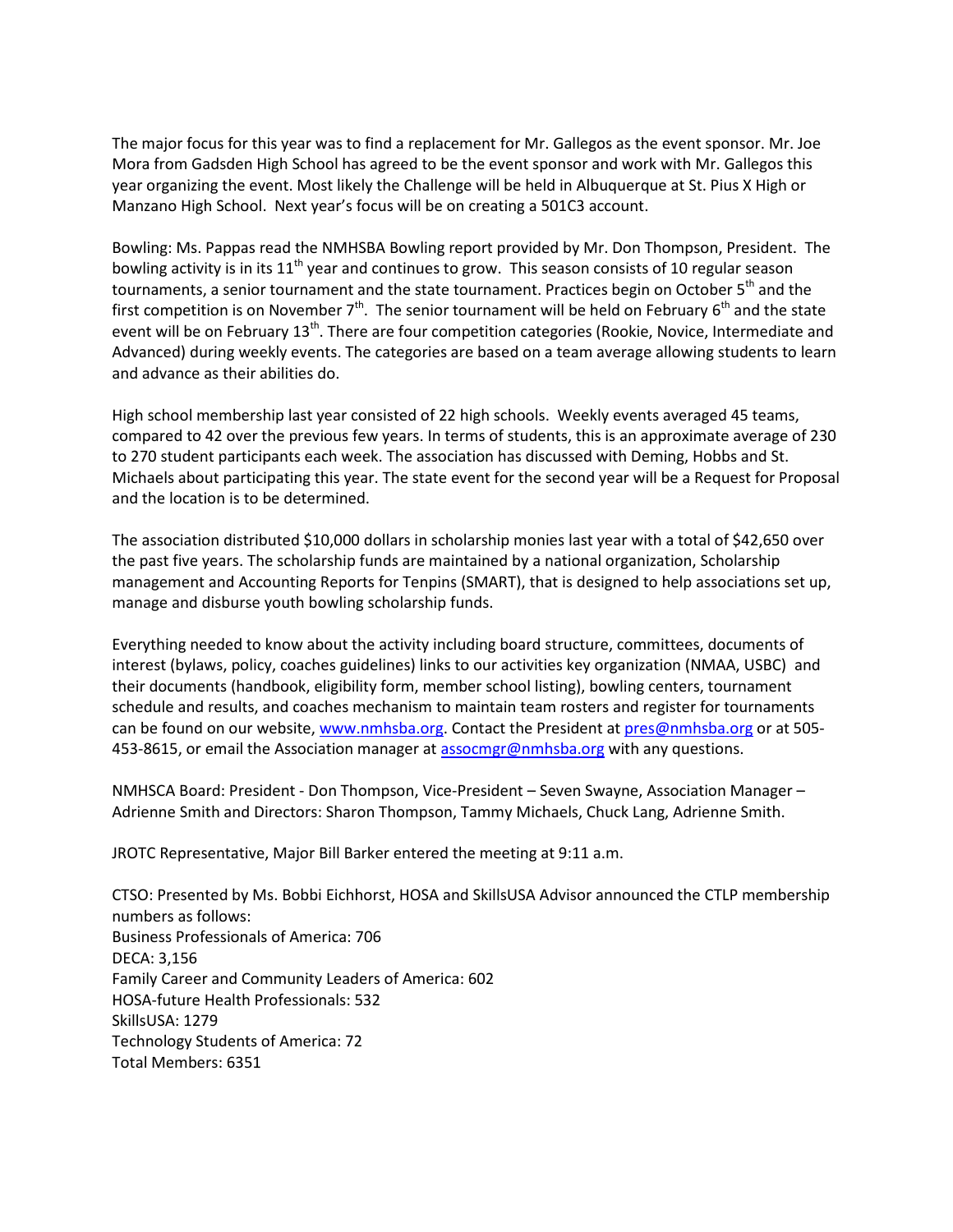Ms. Eichhorst also presented the 2015-2016 Calendar of Major CTLP Events. The increased numbers were a result of increased staffing.

Chess: Mr. Steve Perea, informed the committee members that the Chess activity continues to grow in numbers of participants throughout the state. He visited schools within every region of New Mexico to help increase participation within the activity. Five New Mexico High Schools have added Chess as a class in their schools. Mr. Perea has personally paid entry fees for some middle schools to help increase participation and was recently recognized at the National Level for his efforts in increasing participation levels throughout the state.

Drama/One-Act Production: Ms. Gael Natal and Mr. Tom Smith reported that the NMAA One-Act Production and the High Desert High School Theatre Festival will be held in Rio Rancho, hosted by Ms. Natal, Marc Roberts (V.Sue Cleveland) and the administration at Rio Rancho Public Schools. The festival will be held October 29-31. Invitations to high schools have been sent and registration is open until September 28<sup>th</sup>. The festival can host up to 650 students and 17 schools this year. Last year the category was changed from One-Act Play to One-Act production to indicate the inclusive nature of producing plays and to recognize the backstage crew, designers and directors working on these pieces.

English Expo: Ms. Jeannette Vigil, English Expo representative discussed last year's rescheduling of the XXVI Expo originally scheduled on February 28, 2015 at La Cueva High School in Albuquerque to May 9, 2015 due to statewide weather concerns. A total of 26 schools participated with a total of 430 students and 100 adults attending the event. English Expo XXVII is scheduled for Saturday, February 27, 2016 at La Cueva High School in Albuquerque. Ms. Vigil presented the Expo Student Contest Descriptions and Schedule. Website address [www.nmira.org/what-is-english-expo.html](http://www.nmira.org/what-is-english-expo.html)

FFA: Mr. Jerrod Smith, FFA representative reported that there are 3412 members with 11 new advisors statewide and six teachers have moved districts. The State FFA officers are traveling the state conducting District-wide chapter officer trainings. The District and State officers will train around 560 students from all across the state. These students will return to their home chapter and share what they have learned with the rest of the members of their home chapter.

The next event will be the FFA Red Barn which starts September  $10^{th}$  on the Expo New Mexico Main Street as part of the State Fair. The National FFA convention will take place in Louisville KY, from October 28-31, 2015. Caleb Gustin of the Moriarty FFA will retire his position as Western Region National Vice President on October 31st as part of the National Convention.

JROTC: Maj. Barker announced that the JROTC program has 5000 members and competition continues to grow. The focus is changing towards technology. The middle school programs continue to grow with eleven middle school programs in Albuquerque and fifteen middle school programs statewide.

Music: Mr. Don Gerheart, NMMEA Executive Director stated that between February and May of 2015 six districts of the NM Music Educators held numerous events in their respective districts which included jazz events, honor ensembles, as well as music performance assessments for band, choir, orchestra and guitar. During the assessments each ensemble's performance is evaluated by three adjudicators followed by an evaluation of their sight reading ability. A majority of the assessments were used as part of the music teacher's end-of-year evaluation. Each district concluded their year by holding their spring district meeting to summarize and evaluate their year and to plan events for the 2015-16 school year.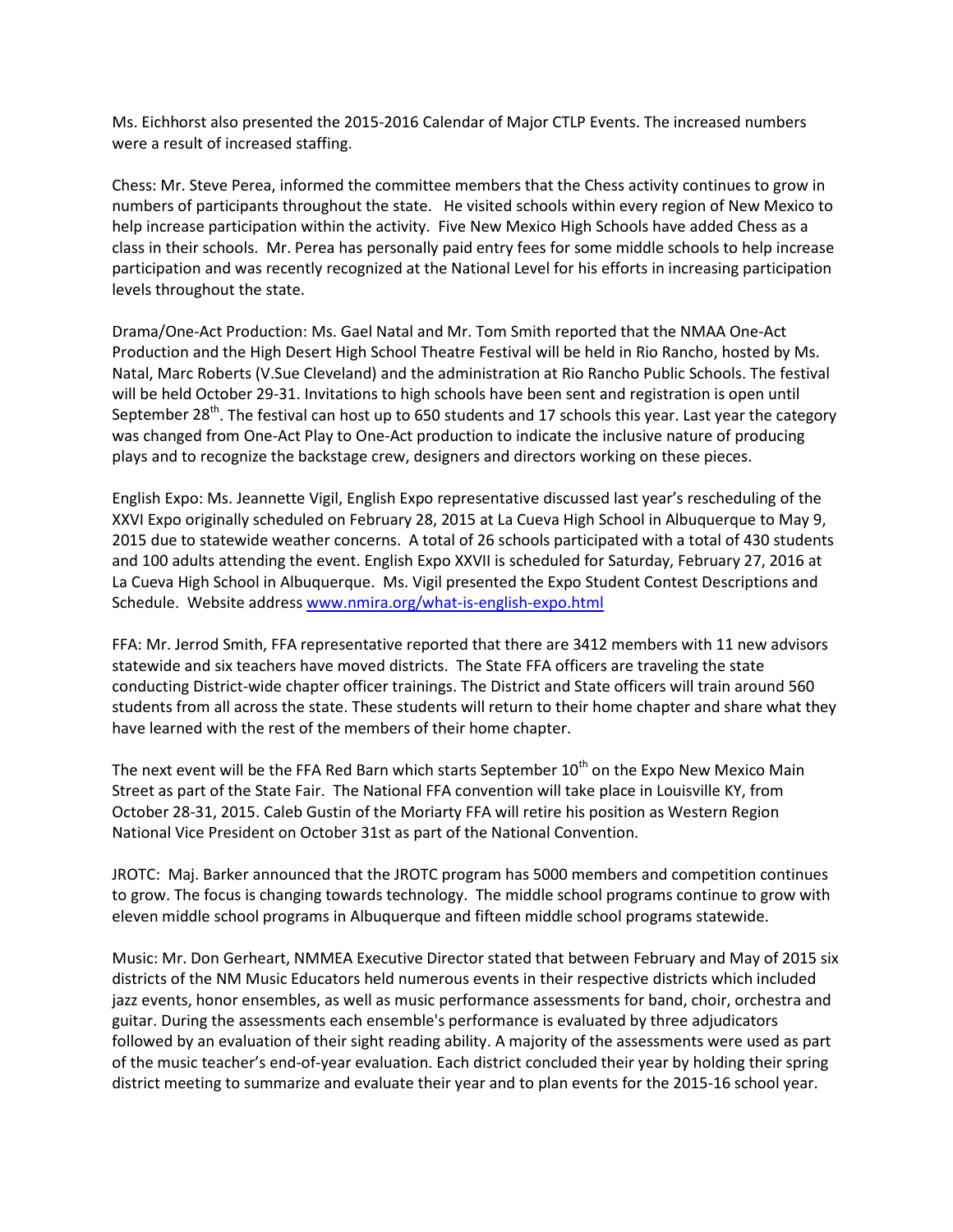Participation numbers:

- 28,400 students participated in district musical events last school year.
- 80 ensembles and 3000 students participated in the NMAA State Contests for orchestra, choir and band.
- 2600 students registered to audition for NMMEA All-State ensembles.
- 950 students were chosen to be members in one of eight All-State ensembles.
- Over 32,000 students participated in organized district and state events.

The NMMEA Executive Committee held their summer meeting in July and continued to plan for the 72<sup>nd</sup> 2016 All-State Festival to be held on January 6-9, 2016 at the University of NM. Auditions for the ensembles took place in October and November.

Two New Mexico musicians were selected to be members of the National Association for for Music Education Honor Ensembles that will perform as part of the NAfMe's annual conference to be held in Nashville, Tennessee in October. Ted Warner, of Los Alamos, a clarinetist in the honor band and Lila Baca, a cellist from the New Mexico School for the Arts, will participate in the honor orchestra.

Mock Trial: Mr. David Berlin, Mock Trial representative informed the members that the Center for Civic Values(CCV) held the Regional Competition in Albuquerque in February and the State Finals in March. Volcano Vista High School won the State Championship for the second year in a row, defeating Sandia Prep in the final round. Nationals were held in Raleigh, North Carolina in May.

Registration for the 2015-2016 mock trial competition opened on August 17, 2015. The case that will be used for the competition will be available on October 1, 2015. Mr. Berlin submitted the 2015-2016 calendar and discussed the Regional Competition to be held on February 19-20, 2016 and the State Finals will be conducted on March 18-19, 2016. Regional and State competitions will take place at the Metropolitan Courthouse in Albuquerque, New Mexico.

Michelle Giger who had been with the CCV for the past 29 years retired as of May 31, 2015. Mr. Giger acted as the steward for the mock trial program since 1998 and during her tenure saw NM teams place in the top ten at the National Competition five times winning the National Championships twice. Michelle also was instrumental in having New Mexico host Nationals in 1998 and 2012. Both are models of how the event should be conducted. The CCV and the mock trial program, led by Kristen Leeds began in February and took over the position on June 1, 2015.

#### Rodeo: No representative present.

Scholastic Publications: Ms. Rebeca Zimmermann, Scholastic Publications representative announced that approximately 90 students participated in the sixth NMAA State Scholastic Publications Competition on March 21, 2015 at Volcano Vista High School. Adding TV Broadcasting in as a category, the competition attracted two new schools as a result. Mayfield and Chaparral participated for the first time. Seven schools participated in the event. A number of Albuquerque Journal professionals served as judges and a TV judge from KOAT. All are impressed with the level of work they see.

The program is concerned about meeting the 16-school rule for next year's state competition, as many schools are no longer publishing newspapers and few have actual TV broadcasts. Those that do have the programs often don't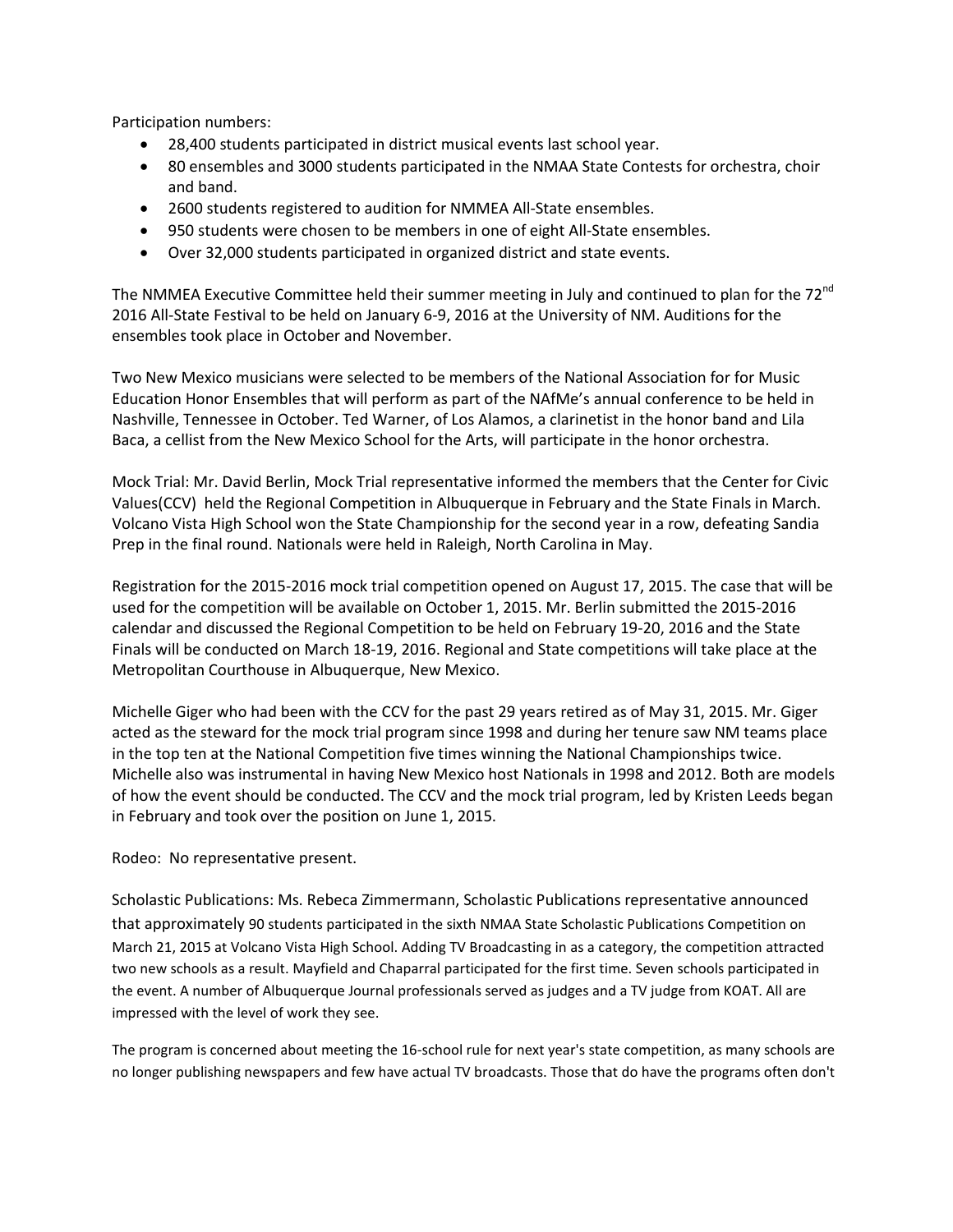have budgets for travel and have scheduling constraints. Many advisers also don't have professional experience and are busy with many other subjects.

NMSPA helps the New Mexico Press Association with a summer high school journalism workshop, and hope to attract more schools through that relationship as well.

Science Fair / Olympiad: Ms. Rose Baca-Rivet announced that the 2015-2016 Annual Science Olympiad Fall teacher's workshop will be held on October 30 at New Mexico Tech in Socorro. The 2016 NM Science Olympiad State Finals will be held in February 20, 2016 at New Mexico Tech in Socorro. There were 50 teams of 15 students will advance from five regional Science Olympiad tournaments. Students will compete in 23 separate events that include physics, engineering, math and English. A middle school and high School team will qualify to represent New Mexico at the University of Wisconsin on May 20-21, 2016.

The 2016 NM Science and Engineering Fair State Finals will be held on April 1-2, 2016 consisting of 300 projects with one to three students per project qualify from six regional Science Fairs to participate at this state final. Students will compete in 14 different categories in two divisions (high school and middle school). The Intel International Science and Engineering Fair will be held in Phoenix, Arizona on May 8- 13, 2016. Six projects will qualify to represent New Mexico in Phoenix.

Speech and Debate: Ms. Hannah Flake, Treasurer of the NM Speech and Debate Association reported that the NMSDA has rewritten the constitution and all other guidelines over the summer of 2015 due to the align the constitution with the state law that does not allow homeschooled students to compete as a separate club. Homeschooled students must participate with the school located in their home residence. The new constitution also specifies that all speech and debate invitational tournaments are under the sanctioning of the NMAA, therefore no homeschool teams may compete. The new constitution specifies that "club teams made up of students competing without official sanctioning from their school are also prohibited.

The NMSDA hosted a professional development workshop for new coaches on Friday, September 25, 2015. Seven new coaches attended the seminar. NMSDA continues to see coach turnover with 9 schools suspending their programs due to a lack of coaches. Fifteen schools returned this year along with 4 band new or rebuilt teams.

Snowpacalypse State Tournament was snowed out in Los Alamos in 2015. As a result, the tournament was cut in half. New Mexico students attending the National Tournament include an Albuquerque Academy student who placed 13<sup>th</sup> in International Extemporaneous Speaking. An East Mountain student placed  $6<sup>th</sup>$  in Extemporaneous Commentary and Team New Mexico with students from La Cueva, Los Alamos and Albuquerque Academy were international champions at a new event called "World Schools Debate" where 4000 people listened to the final round.

Student Council: Ms. Mary Hahn announced that 1,200 individuals attended the NMASC State Leadership Conference held February 12-14, 2015 at Cibola High School. The 2015-2016 State Officer Team as follows:

President: Adrianna Sanders, Aztec High School – Executive Advisor: Ruby Sandoval, Albuquerque 1<sup>st</sup> Vice President: Mario Martinez, Española High School - Executive Advisor Justin Landis, Highland High School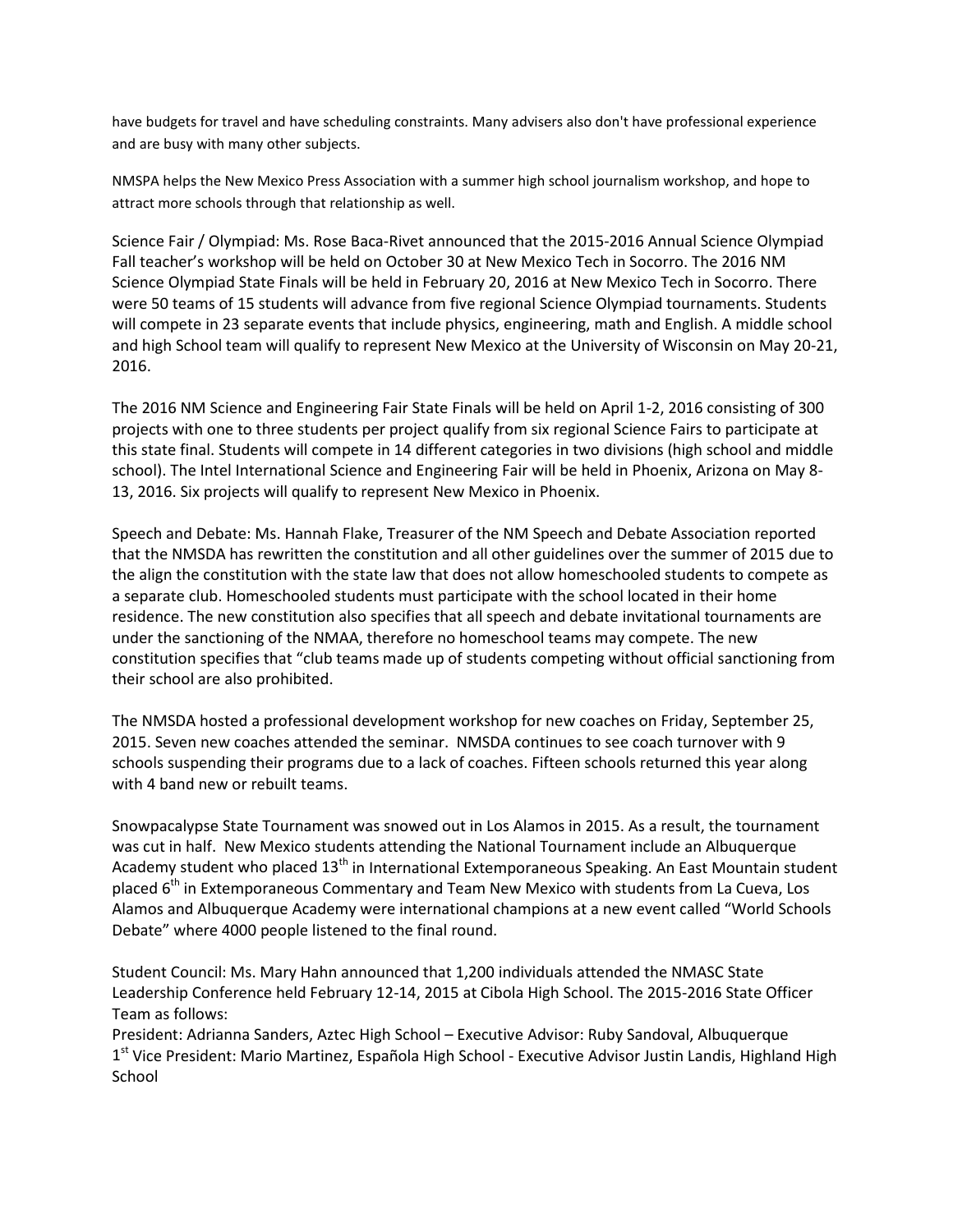2<sup>nd</sup> Vice President – Matthew Rigsby, Ruidoso High School – Executive Advisor: Elizabeth Gonzales, Bernalillo High School

Secretary – Kaelan Horn – Aztec High School – Executive Advisor Elizabeth Gonzales, Bernalillo High School

# Awards:

Friends of NMASC Awards: Dana Pappas and Shari Kessler-Schwaner, NMAA and Kaelan Horn Advisors of the Year: Middle School: Laura Thomson and Carlos Vigil, Española, NM and High School: Ben Shults, Cibola High School

Administrator of the Year: Antonio Gonzales, Atrisco Heritage Academy High School Life-Time Achievement: Phil Ortiz

The National Student Council Conference was held on June 26-28, 2015 at Rio Rancho High School. The theme of the event was "Elevate your Leadership". The official NM delegation was 31 students and advisors from throughout the state. The Rio Rancho High School Student Senate and advisor Bill Duncan; the Rio Rancho Public Schools; and the 100+ student council volunteers from Farmington to Las Cruces made this event successful. NMASC coordinated a pre-conference kick-off at iT'Z for over 500 of the conference delegates. The NFHS National Summit was held in July, 2015 in Indianapolis after a five year hiatus. There were 20 states were represented with Adrianna Sanders of Aztec High School and Mario Martinez of Española High School along with Ms. Pappas and Ms. Kessler-Schwaner of the NMAA.

Fall District Conference Week will be held on October 27-31, 2015 with leadership training and camaraderie throughout the state. Motivational speaker Aric Jackson will address the leaders, peer-topeer leadership instruction and execution of our state service project! About 1,200 students will attend conferences in Albuquerque, Roswell, Las Cruces, Farmington and Española, New Mexico.

The NMASC State Leadership Conference, Radio Active Leaders: Take Charge! Be Positive! will be held on February 11-13, 2016. This conference will be filled with student and adult-led training workshops; national motivational speakers; an Achievement Showcase; practicing democracy via student elections; building camaraderie with schools in geographical regions as well as from around the state; peer to peer learning; and awards and recognition! Goal for this school year is to create an in-organization scholarship for our Summer Leadership Workshop.

## **Staff Reports**

Ms. Dana Pappas reminded the council members that all Activity eligibility forms and rosters must be submitted prior to the State events.

Mr. Bill Cleland discussed home/charter school participation. He stated that New Mexico law allows home school students "to participate in up to three school district activities at the public school in the attendance zone in which the student resides." NMAA bylaws do not allow member schools to compete against non-member schools. New Mexico law also allows charter school students "to participate in school district activities at the public school in the attendance zone in which the student resides… if the charter school does not offer such activities. If the student chooses to participate at a public school other than the one in the attendance zone in which the student resides, the student shall be subject to New Mexico activities association transfer guidelines."